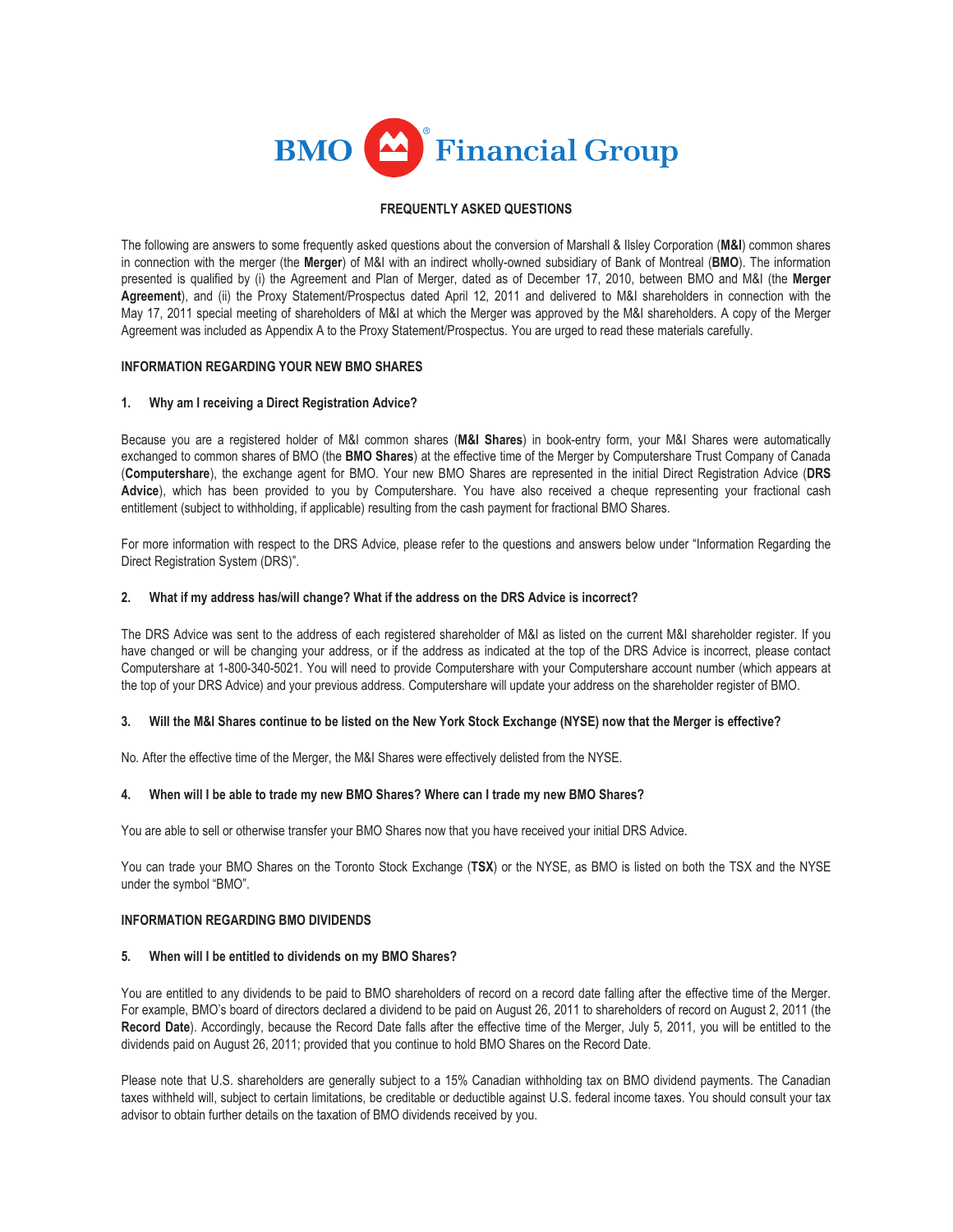# **6. How and when are BMO dividends paid?**

Dividends on BMO Shares are declared and approved by the Board of Directors of BMO and have historically been paid quarterly in the months of February, May, August and November, while the record dates have historically been at the beginning of such months.

Dividends are paid in U.S., Canadian and U.K. funds according to the address of record of the shareholder. U.S. and Canadian shareholders can elect to have their dividends paid in either U.S. or Canadian funds, however if no election is made, shareholders will be paid in funds according to their address of record.

# **7. What happens to any dividends that I may be entitled to if I have my BMO Shares held in my Direct Registration System (DRS) account?**

Your dividends will not be affected by having a DRS account. You will continue to have the same choices as to how to receive your dividends, whether your account is set-up for dividends to be reinvested, paid to you by cheque or directly deposited into a bank account.

# **INFORMATION REGARDING THE DIRECT REGISTRATION SYSTEM (DRS)**

# **8. What is Direct Registration?**

The Direct Registration System (DRS) is a system that allows you to hold your BMO Shares in "book-entry" form without having a physical share certificate issued as evidence of ownership. Instead, your BMO Shares are held in your name and registered electronically in BMO's records, which will be maintained by its transfer agent, Computershare Trust Company of Canada.

# **9. What are the benefits of participating in DRS?**

The benefits of participating in DRS include:

- It eliminates the need for shareholders to safeguard and store certificates.
- It avoids the significant cost of a surety bond for the replacement of, and the effort involved in replacing physical certificate(s) that might be lost, stolen or destroyed.
- It permits/enables electronic share transactions.

#### **10. How can I access my DRS account on-line?**

Registered shareholders of BMO are entitled to full portfolio access to their DRS account(s) through Computershare at www.computershare.com/bmo. To create an account in the Computershare Investor Centre simply click on the link "Register now". In order to create your User ID and Password, you will require your Computershare account number (which appears on the front page of your initial DRS Advice), your postal or zip code and/or your last name.

#### **11. Is there a fee to participate in DRS?**

No, there is no fee to participate.

#### **12. Can I transfer my BMO Shares from my DRS account to my brokerage account?**

Yes.

In the United States, you should have your broker request that your BMO Shares in your DRS account be sent to them through the Depository Trust Company's Direct Registration Profile System. You need to supply your broker with a copy of your latest DRS Advice and the following information:

- Your Computershare account number (on your DRS Advice)
- Your Social Security Number or Taxpayer Identification Number
- Computershare's DTC number: 7807
- The number of whole BMO Shares you wish to move from your Computershare DRS account to your brokerage account

In Canada, you should have your broker request that your BMO Shares in your DRS account be sent to them through the Canadian Depository for Securities CDSX System. You need to supply your broker with a copy of your latest DRS Advice and the following information:

- Your Computershare account number (on your DRS Advice)
- Your Social Insurance Number
- The number of whole BMO Shares you wish to move from your Computershare DRS account to your brokerage account.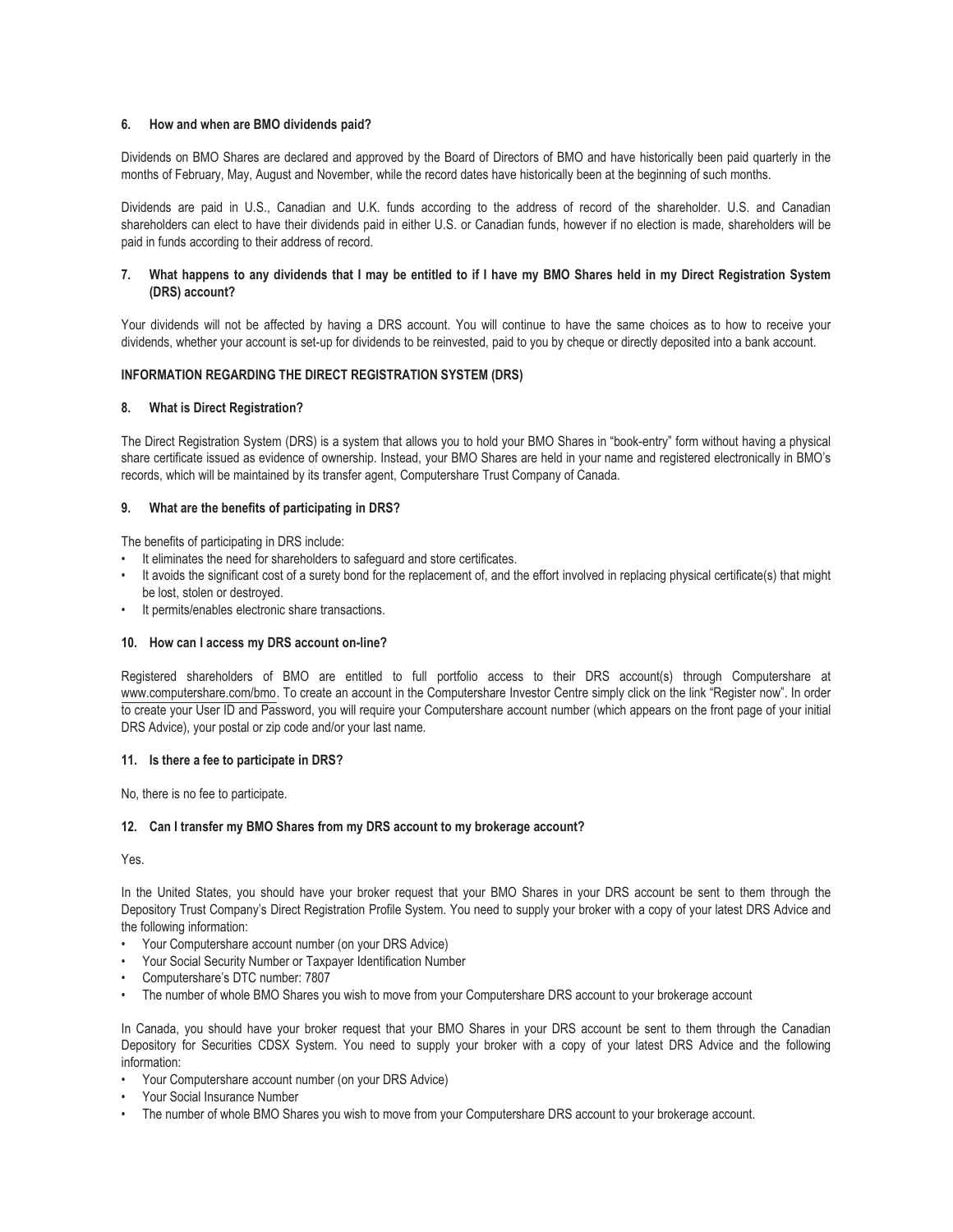Your broker will then electronically initiate the transfer from your BMO Shares in your DRS account based on your instructions.

#### **13. How can I sell my BMO Shares held in my DRS account?**

To sell your BMO Shares in your DRS account, you can:

- Instruct your broker to sell all or part of your BMO Shares in your DRS account, but first your BMO Shares must be delivered or transferred to your broker. Please read the instructions immediately above which describes the information your broker requires to move your BMO Shares in your DRS account electronically to their control within their respective depository; or
- Request a physical share certificate from Computershare and deliver it to your broker to sell.

# **14. Can I request a share certificate for my BMO Shares?**

Yes. You may request a physical share certificate for all or a portion of your BMO Shares by checking the "Issue securities" box on the reverse side of your DRS Advice indicating the number of BMO Shares for which you would like a certificate issued and returning the DRS Advice to Computershare at Attn: Stock Transfer Department; 9<sup>th</sup> Floor, 100 University Ave, Toronto Ontario, Canada. A certificate, at no cost to you, will be sent by first class mail within approximately three (3) business days of receipt by Computershare of your instructions. Any BMO Shares for which you requested a certificate be issued will be removed from your DRS account.

#### **15. What if I have more questions about DRS?**

For more information about DRS, please contact Computershare at 1-800-340-5021 (toll free within Canada and the U.S.) or 514-982-7555 (outside of Canada and the U.S.) or visit Computershare on-line at www.computershare.com/service.

#### **INFORMATION REGARDING M&I'S AND BMO'S DIVIDEND REINVESTMENT PLANS**

#### **16. How will the Merger affect the M&I Dividend Reinvestment Plan (the M&I DRIP)?**

If you held M&I Shares in the M&I DRIP, all M&I Shares held in the M&I DRIP have automatically been exchanged to BMO Shares and should appear on your initial DRS Advice which has been sent with these questions, along with the applicable fractional cash payment.

# **17. How do I enroll my BMO Shares in the BMO Dividend Reinvestment Plan (the BMO DRIP) following the exchange of my M&I Shares?**

You have received an information package with these questions which includes the Bank of Montreal Shareholder Dividend Reinvestment and Share Purchase Plan Prospectus that describes the features of the BMO DRIP, as well as an enrolment form if you wish to participate in the BMO DRIP. In addition, an enrolment form and other information about the BMO DRIP can be found on Computershare's website at www.computershare.com/bmo. All BMO shareholders are eligible to participate in the BMO DRIP.

#### **U.S. TREASURY DEPARTMENT CIRCULAR 230 DISCLOSURE**

*Internal Revenue Service Circular 230 Notice*: To ensure compliance with Internal Revenue Service Circular 230, you are hereby notified that: (a) any discussion of U.S. federal tax issues contained or referred to in this document or any document referred to herein is not intended or written to be used, and cannot be used by you for the purpose of avoiding penalties that may be imposed on them under the U.S. Internal Revenue Code; (b) such discussion is written for use in connection with the promotion or marketing of the transactions or matters addressed herein; and (c) you should seek advice based on their particular circumstances from an independent tax advisor.

# **INFORMATION REGARDING TAX CONSEQUENCES OF THE MERGER**

It is important to note that the U.S. federal income tax consequences described below may not apply to some holders of M&I Shares, including certain holders specifically referred to under "The Merger—Material United States Federal Income Tax Consequences" beginning on page 64 of the Proxy Statement/Prospectus. Your tax consequences will depend on your individual situation. Accordingly, we strongly urge you to consult your tax advisor for a full understanding of the tax consequences of the Merger in your particular circumstances, as well as any tax consequences that may arise from the laws of any other taxing jurisdiction.

#### **18. What are the material U.S. federal and Canadian income tax consequences of the Merger to holders of M&I Shares?**

The Merger has been structured to qualify as a reorganization for U.S. federal income tax purposes. It was a condition to M&I's and BMO's respective obligations to complete the Merger that each of BMO and M&I receive a legal opinion from Sullivan & Cromwell LLP and Wachtell, Lipton, Rosen & Katz, respectively, to the effect that (i) the Merger, together with the purchase by a subsidiary of BMO from the